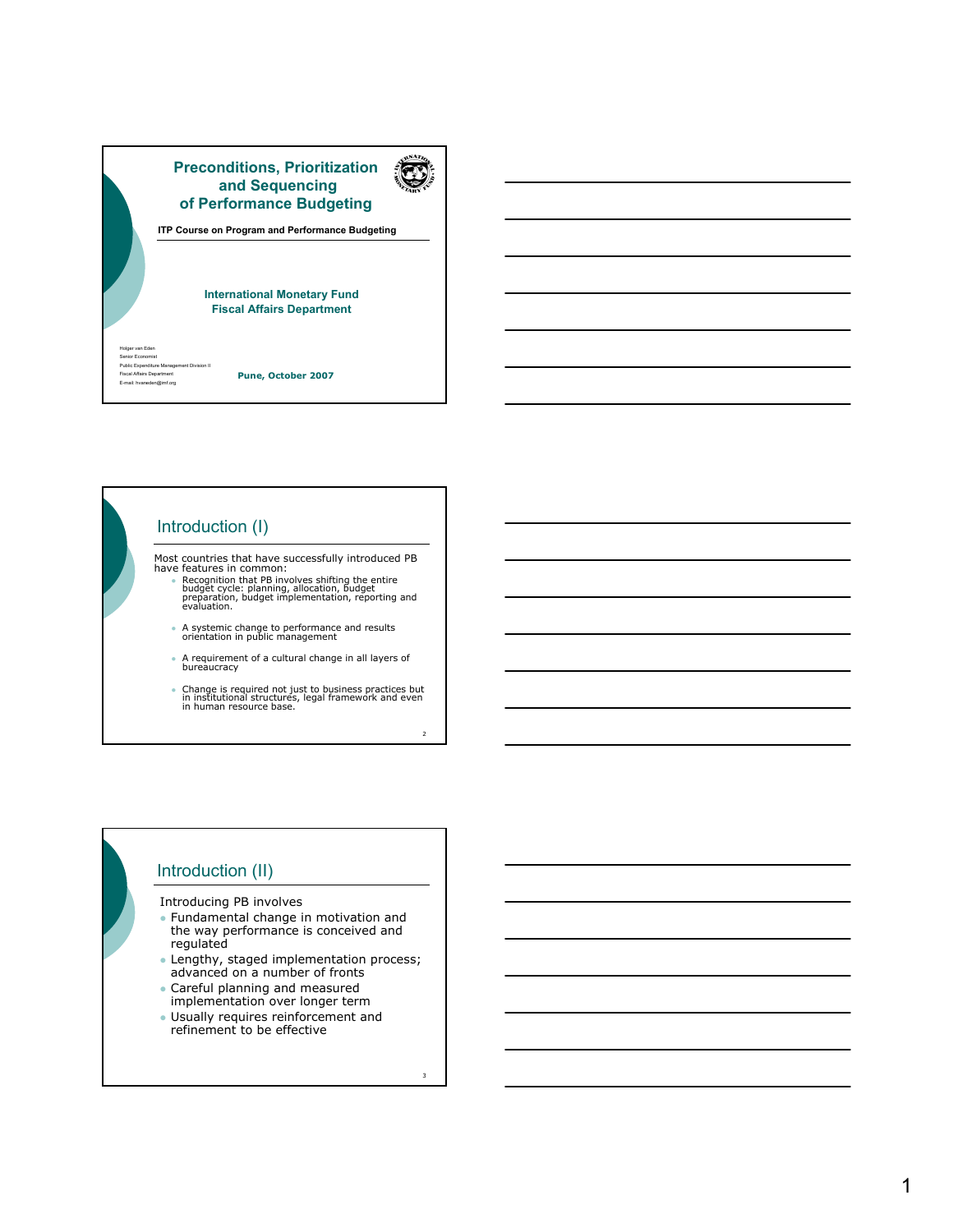

### International Lessons (II)

- $\circ$  PB is a major investment requiring substantial human and financial resources
- $\circ$  Successful implementation requires careful planning on the supply and demand side:
	- On the supply side, need for teams of dedicated technical specialists
	- $\bullet$  On the demand side, need to cultivate demand for reform by major stakeholders
	- Large implementation and maintenance costs, but traction and benefits are longer-term

5

6

#### Importance of sequencing and pace

- $\circ$  Need to find the appropriate balance
- $\circ$  Danger in advancing too timidly easy to lose momentum
- { Equally, risks in advancing too quickly staff have limited capacity to absorb change. Needs to be carefully staged
- $\circ$  Appropriate pace and sequence depends on environment in each country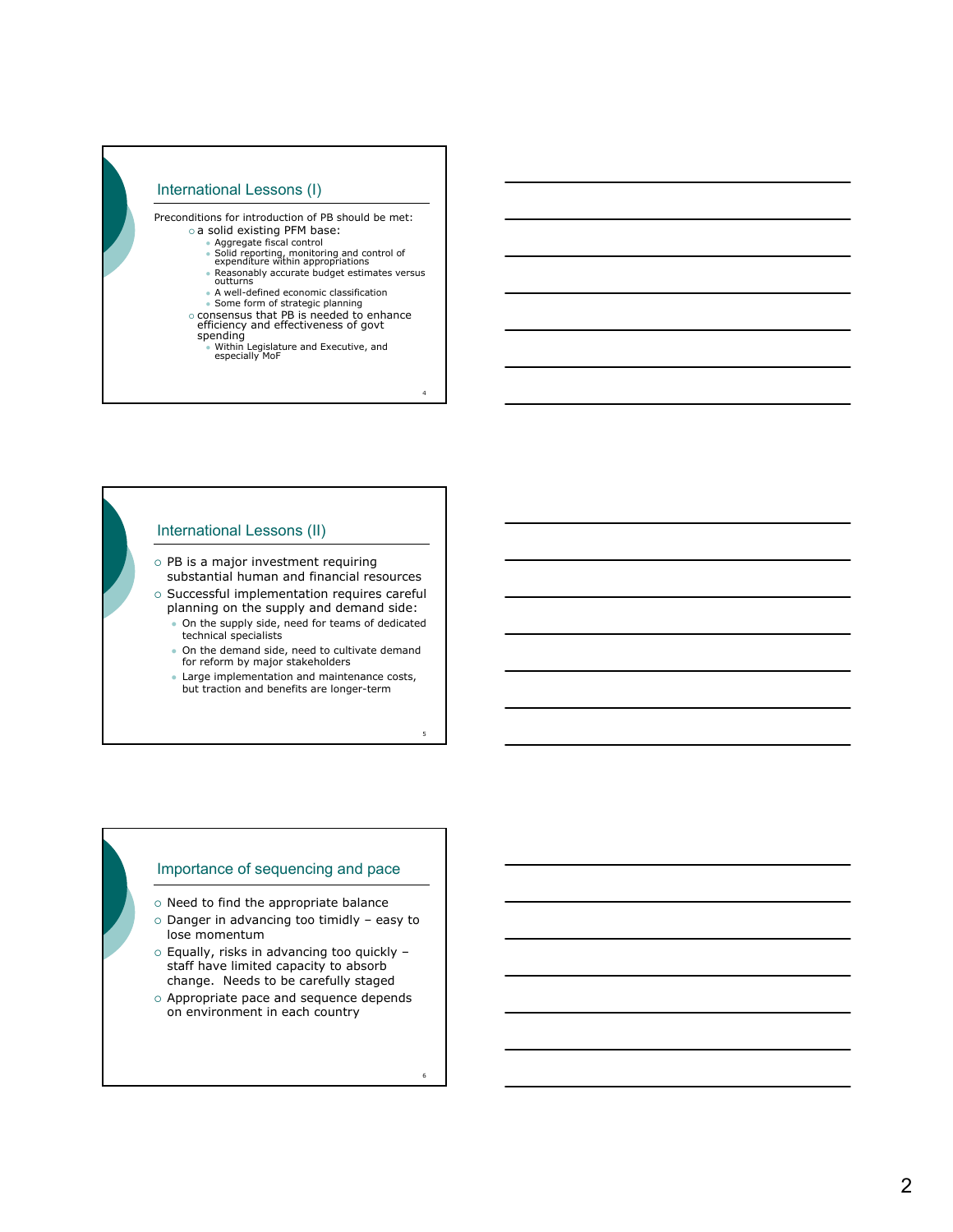### Pre- and co-conditions for PB reform

- Essential precondition: PB reforms should be based on solid/basic<br>PFM platform, sustained by stable, credible institutions<br>○ DB reforms<br>PB reforms
	- z **Three areas in particular:** { **Weak internal control systems in line ministries and agencies**
		-
		-
- $\circ$  Poor IT systems capacity to meet heavier demand for<br>information, particularly performance information<br> $\circ$  Poor accounting capacity for full costing of all govt<br>activities and programs<br>including cultural change strat

7

8

9

- 
- 

# Pre- and co-conditions: financial management & control systems

- Internal financial management & control systems • A key feature of the PB approach is to let managers manage:
	- { devolving detailed resource management decision-making to operational managers <sup>z</sup> In moving from centralized control systems, need assurance that agencies' internal systems are adequate to control financial risk.
	-
	- { Internal Audit also needs capacity to assure integrity of performance measurement and reporting <sup>z</sup> Needs a shift in auditing methodology of the supreme audit institution:
		- o External audit must have capacity to undertake<br>devolved IC audits, and performance audits, VFM<br>audits

#### Pre- and co-conditions: PB information

- $\circ$  PB a heavy information user
- 
- { Detailed and robust financial data required to track costs of operations, and performance information required to relate these costs to outputs and outcomes
- To collect and collate performance information efficiently, this implies the integration of financial systems with operational systems<br>systems with operational systems<br>o This is a major IT systems undertaking:
- 
- 
- requires robust IT platform and infrastructure<br>
o Major systems changes required to manage, on a multi-<br>
dimensional basis, budget formulation, budget<br>
 Particularly within MTEF<br>
 Particularly within accrual framework<br>
	-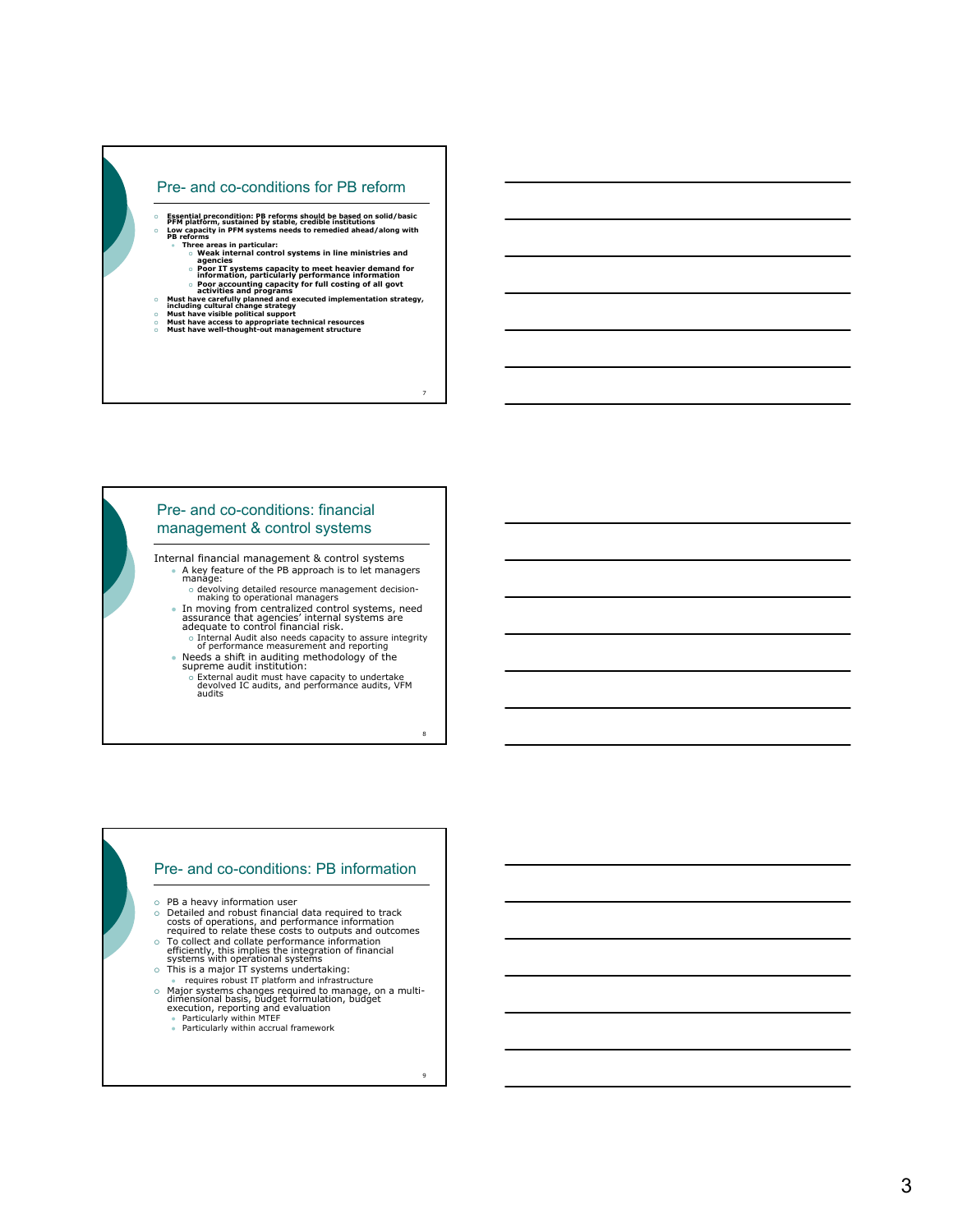# Setting up PB Information systems

- o Must have agreement on identification of relevant performance measures (outputs, outcomes), then agreement on methodology for collection and collation of performance data
- $\circ$  Implications for qualitative data systems design:
	- $\bullet$  Need assurances of timeliness and quality of data
	- Can be costly to develop: issue of cost vs. decision-value of data

10

#### Pre- and co-conditions: Costing and MIS

- $\circ$  Must have systems capable of fully costing<br>programs, activities and outputs so that costs can<br>be matched with results, in order to judge program<br>performance
- o Establishing platform to fully cost programs and<br>outputs will have implications for the introduction of<br>accrual accounting
- o This in turn implies consequences for the implementation of FMISs
- o Accounting systems must also have capacity to<br>supply relevant performance information to various<br>stakeholders
- { Ideally: integration of FMIS and MIS >>> This implies a govt.-wide Executive Information System
- { All these platform requirements add layers of cost and time to the project

11

#### Pre- and co-conditions: Cultural Change **Strategy**

- $\circ$  Well observed phenomenon that all major institutional reform programs meet resistance, which weakens as reforms become "institutionalized":
- $\circ$  Adoption of PB substantially increases the workload of civil servants
- o Overcoming resistance depends critically on change management planning and execution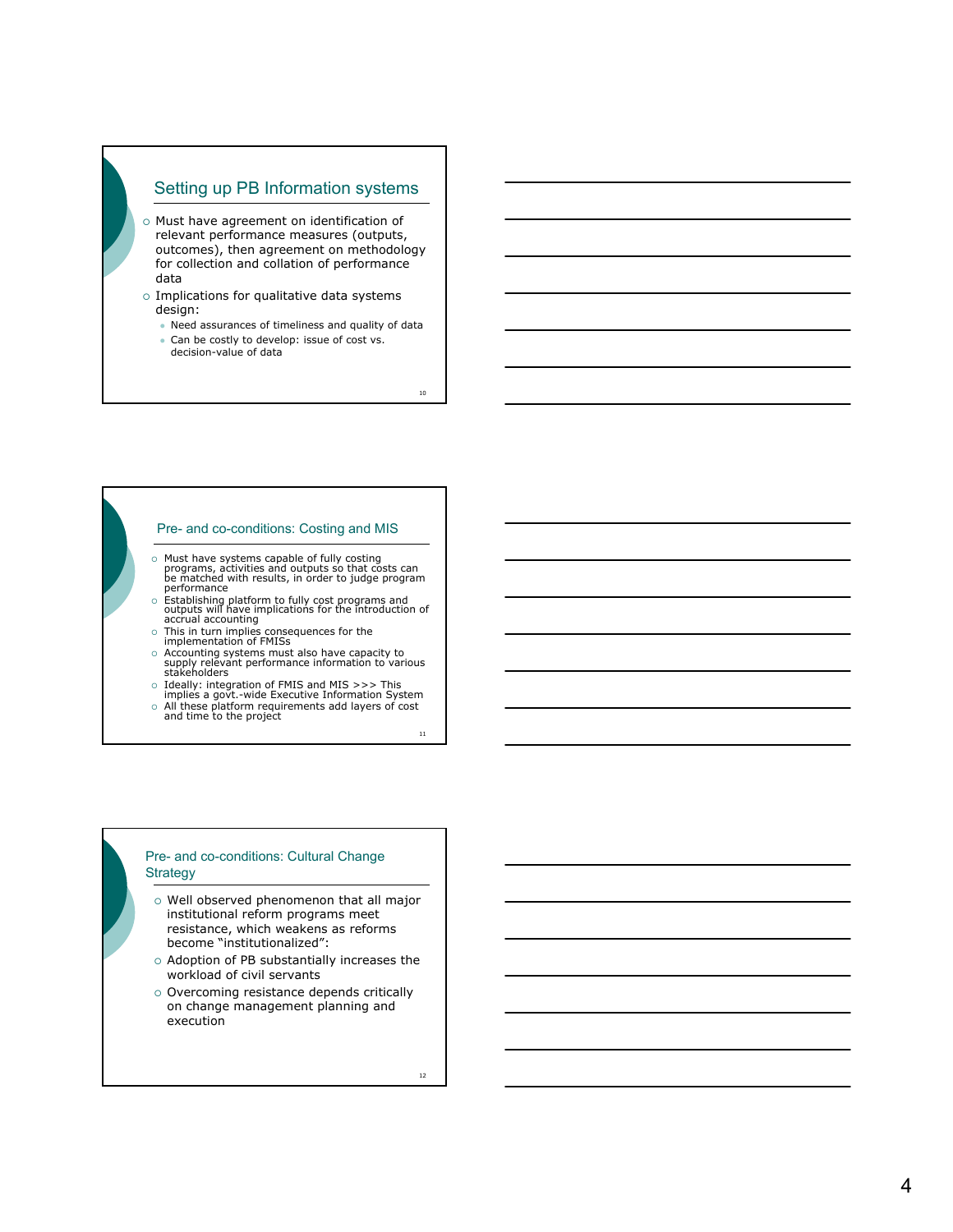

13

14

# Changing management culture

 $\circ$  PB model assumes that civil servants will cease being administrators of public funds and become "output/outcome" managers

 $\circ$  Transformation requires substantial investment in human resources

# Changing management culture

o Traditional managers responsible for correct use of inputs; now held

- responsible for delivery of results Compliance culture does not naturally foster PB skills
- Need training in financial management,<br>project management etc.
- Also need new incentive scheme: new
- mechanisms needed to reward good performance, sanction poor performance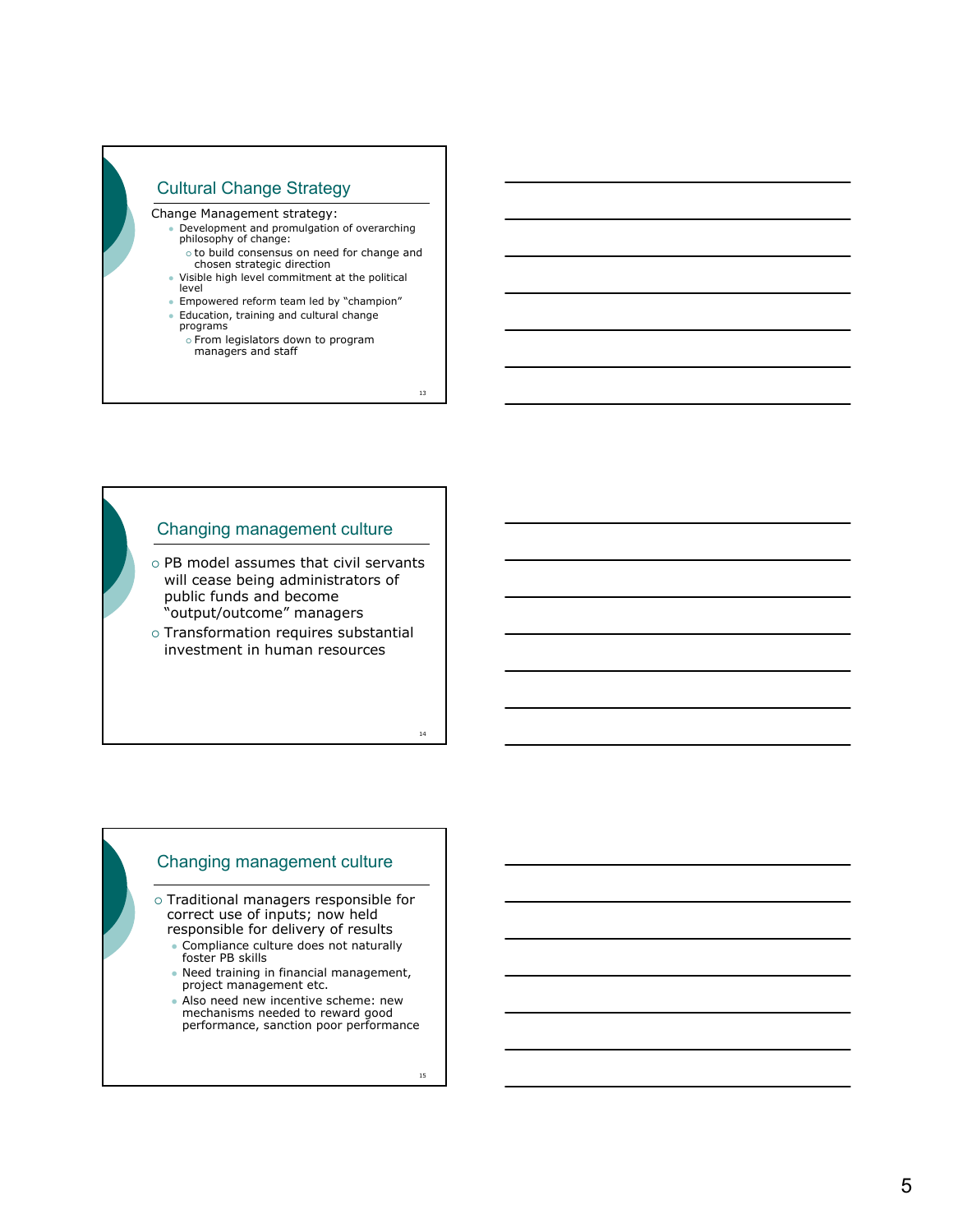#### Changing culture from top to bottom

- { Strategy is to apply pressure from above to encourage managers to change;
- $\circ$  While increasing capacity from below to allow them to change
- { From above: detailed program evaluations by MOF, market testing, benchmarking, efficiency dividends which force managers to find savings and increase efficiency
- o From below: empowered, devolved management in agencies, promulgating best practice management, management, promulgating, linking pay to performance, retention of savings etc.

16

#### Providing a more certain environment for line ministries and agencies

 $\circ$  PB empowers managers to plan resourcing to deliver outputs and outcomes:

- however difficult to achieve this within a oneyear horizon
- o MTEF provides:
	- Macro fiscal plan and sectoral envelopes for forward years
	- Establishment of rolling baselines relative<br>certainty of future year funding envelopes
	- Enables forward year program planning and commitment of resources
	- >>>Still need for central management of agencies' (forward) commitments (register/monitor/ approve)

17

# Pace and sequencing of reform (I)

- o Realistic timeframe and careful sequencing of reform elements critical for success
- $\circ$  For countries with resource and capacity constraints, a gradualist approach is preferred.
- o Management capacity must be progressively strengthened:
	- Give organizations time to absorb each stage of reform before embarking on next stage
	- Otherwise, high risk of "reform fatigue"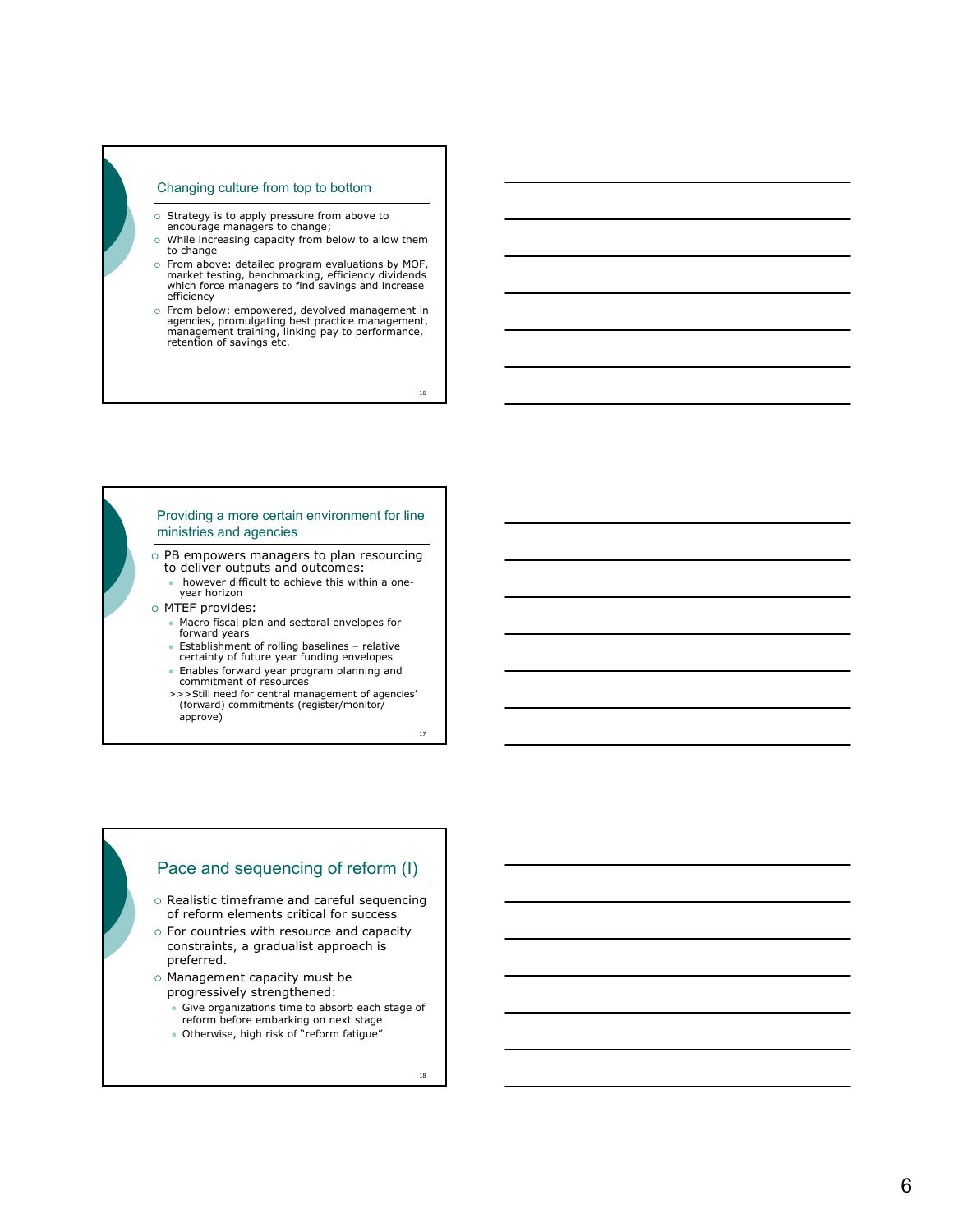

- ongoing annual cycle, and free of distraction of fiscal crises.
- Also easier to implement PB in a resource-rich environment

19

# Key Issues for PB Introduction (I)

- $\circ$  Entity coverage –Central or General Government  $\circ$  Temporal coverage annual, MTEF?
- 
- $\circ$  Temporal coverage annual, MTEF?<br>⊙ Separation of controlled and administered?<br>⊙ Definition of programs and O/O structure
- { Program classification/structure + introduction policy { Virement rules
- 
- © Strategic planning methodology<br>⊙ Performance indicators (price, quant, qual (incl.<br>timeliness)/%change/time
- { Documentation/form of Estimates, budget, reporting
- o Timetable of management cycle<br>6 Accountability mechanisms: alignment of organizational<br>structure with program structure, or additional or joint<br>responsibilities, performance agreements

 $20<sup>2</sup>$ 

#### Key Elements in PB Introduction (II)

- $\circ$  Accounting basis, cost attribution methodologies, accounting capacity
- { Data source & data collection methodology
- { Linkage of fin. and qual. Data FMIS /MIS design
- $\circ$  Audit of O/O data, cost attribution audit methodologies IA and external
- $\circ$  Reporting cycles intra Govt., intra agencies
- { Evaluation mechanisms
- { Mechanisms for linkage of performance data to resource allocation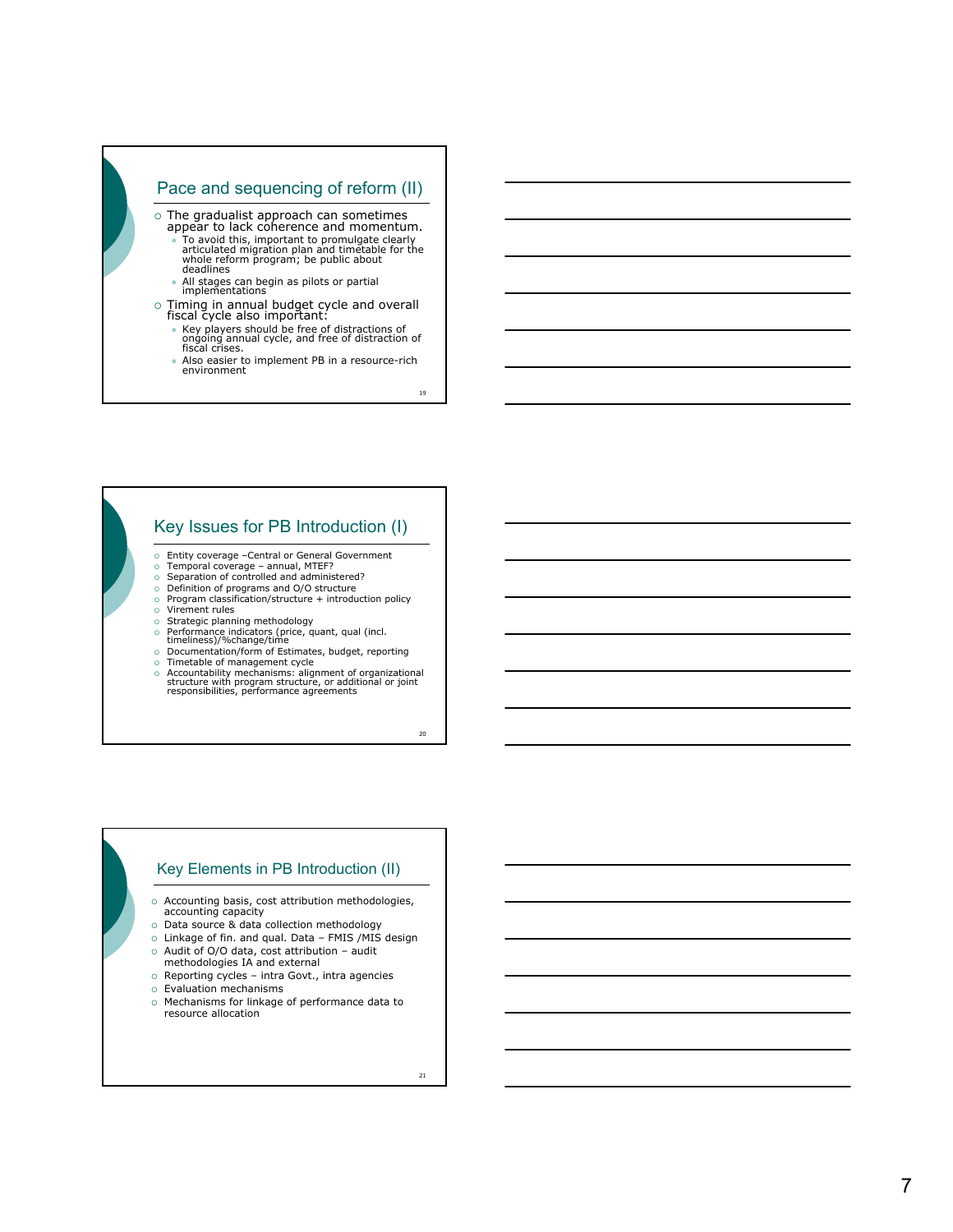# Reform sequencing

- $\circ$  In process of evolution, some things disappear and are replaced, other things are extended.
- $\circ$  In planning the sequence of events, key task is to identify dependencies (elements which must be in place as platform for introduction of other elements)
- $\circ$  Elements which are mutually reinforcing can be introduced at same time
	- But need to be mindful of organizations' capacity to absorb several reform elements at same time

 $22$ 



# Key Implementation Tasks

- 
- 
- O Develop and disseminate philosophy of change: drivers,<br>
objectives, deliverables<br>
c Undertake detailed scoping study: determine<br>
overarching policies, scope, structure, context and<br>
sequencing<br>
o Establish project govern
- 
- © Establish communication and training program<br>
∂ Develop/adopt accounting standards/policies (if moving<br>
to accruals basis)<br>
Pass financial legislation<br>
PS Specification, selection, design, construction of<br>
FMIS/MIS
- 
- 
- 
- $\circ$  Data conversion from existing systems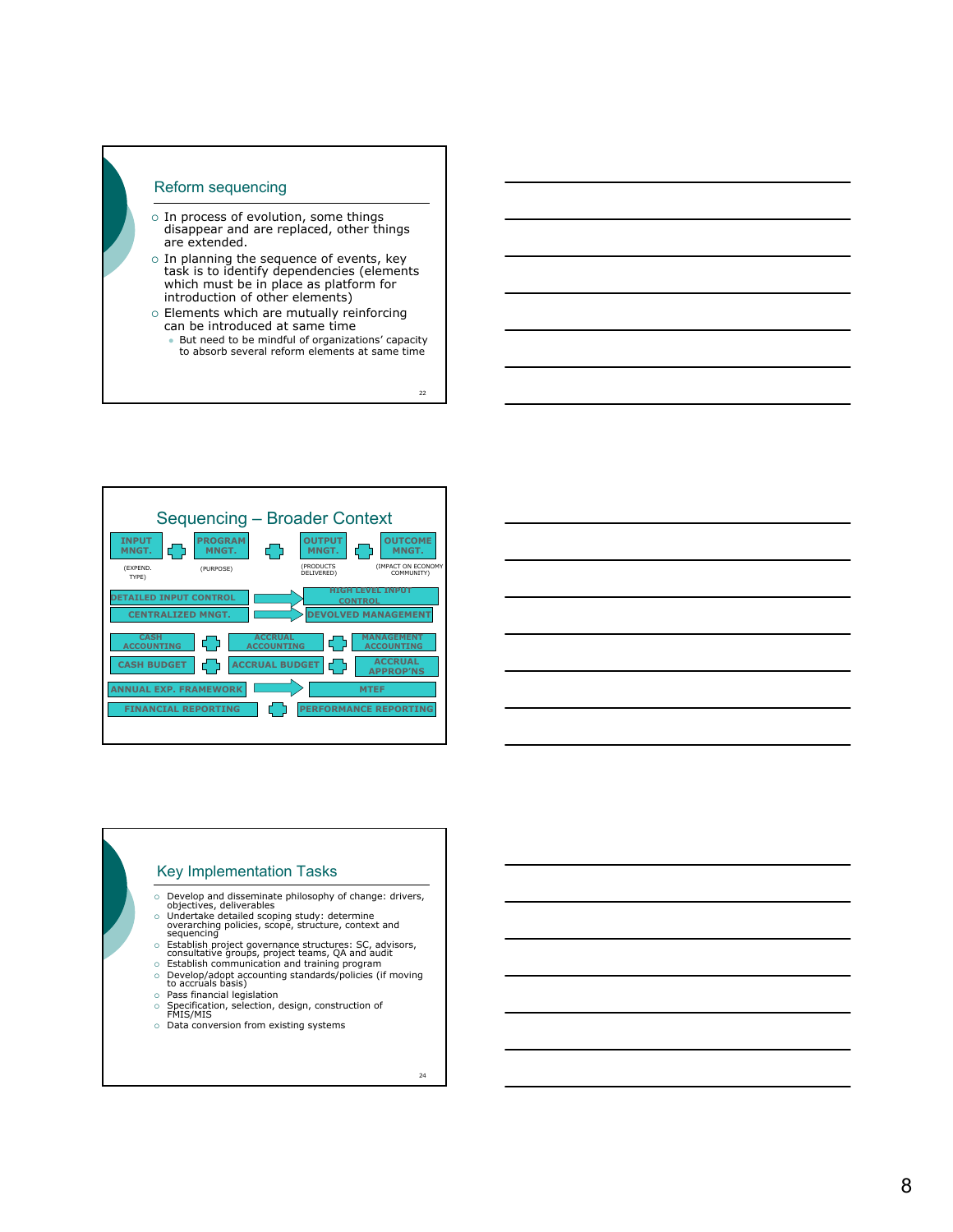#### Creating enabling environment

- $\circ$  Some institutional change is sometimes required: { Collocating central responsibility for recurrent and capital budget formulation
- 
- o Alignment of org. structure with O/O structure<br>
↓ Separation of "controlled" and "administered" items<br>
to reinforce line agencies' performance<br>
responsibility and accountability
- Separation of service delivery and policy<br>formulation elements within agencies: creation of<br>new service delivery agencies e.g. welfare<br>payments agency and social policy department<br>○ Key elements of new performance platf
- 

 $25$ 

# Summing Up (I)

- { Introducing PB is a challenging and resource-intensive task
- o Can be multiple components and multilateral staging, with dependent and mutually reinforcing elements
	-
	-
- © Pre- and co-conditions:<br>
 Solid existing PFM base<br>
 PFM capacity building in areas of weakness<br>
 PFM capacity building in areas of weakness<br>
agenda<br>
 Achieving consensus for change<br>
 Political ownership and support
	-
	-
	-
	-
	-

26

# Summing Up (II)

- o Broad range of international experience to
- draw upon o No standard prescription for timing and
	- sequencing Depends on country environment
	- Most implementations undergoing continuing refinement
- $\circ$  Successful implementation in many countries has generated, over time, significant improvements:
	- efficiency, effectiveness, transparency and<br>accountability